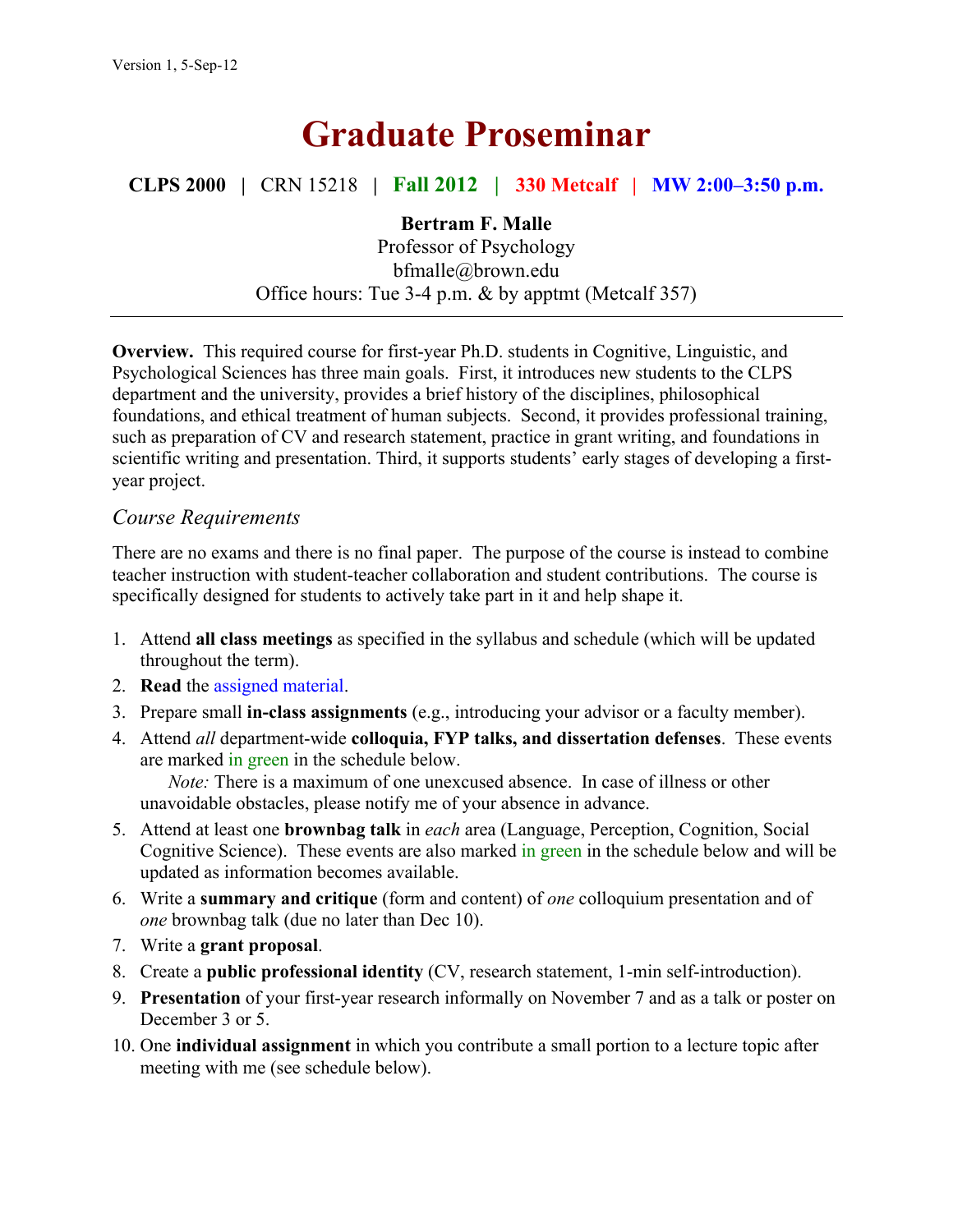## Overview Schedule

| Mon | $10-Sep$  | CLPS now: programs, areas, faculty, vision, resources             |
|-----|-----------|-------------------------------------------------------------------|
| Wed | $12-Sep$  | <b>CLPS</b> history                                               |
|     |           |                                                                   |
| Mon | $17-Sep$  | Brown: History and resources                                      |
| Wed | $19-Sep$  | Human Subjects, research ethics                                   |
|     |           |                                                                   |
| Mon | $24-Sep$  | History of linguistics, psychology, and cognitive science         |
| Wed | $26$ -Sep | History of linguistics, psychology, and cognitive science         |
|     |           |                                                                   |
| Mon | $1$ -Oct  | Philosophy of science I                                           |
| Wed | $3-Oct$   | Philosophy of mind I                                              |
|     |           |                                                                   |
| Mon | 8-Oct     | No meeting (fall weekend)                                         |
| Wed | $10$ -Oct | Philosophy of mind II: Discussion                                 |
|     |           |                                                                   |
| Mon | $15$ -Oct | Professional writing I: Basics                                    |
| Wed | $17$ -Oct | Professional writing II: Types of contributions                   |
|     |           |                                                                   |
| Mon | $22$ -Oct | Grant applications I: Elements and samples                        |
|     |           |                                                                   |
| Wed | 24-Oct    | No meeting (Thanksgiving)                                         |
|     |           |                                                                   |
| Mon | $29$ -Oct | <b>TBD</b>                                                        |
| Wed | $31-Oct$  | Grant applications II: Discussion of first drafts                 |
|     |           |                                                                   |
| Mon | 5-Nov     | Professional identity: CV, research statement, 1 min introduction |
| Wed | 7-Nov     | Informal FY research discussion                                   |
|     |           |                                                                   |
| Mon | $12-Nov$  | No meeting                                                        |
| Wed | $14-Nov$  | Grant applications III: Discussion of revised drafts              |
|     |           |                                                                   |
| Mon | $19-Nov$  | Philosophy of Science II: The Bem controversy                     |
| Wed | $21-Nov$  | No meeting                                                        |
|     |           |                                                                   |
| Mon | $26-Nov$  | <b>TBD</b>                                                        |
| Wed | 28-Nov    | Professional presentations: AV, software, guide [book], posters   |
|     |           |                                                                   |
| Mon | 3-Dec     | presentations I (talk or poster)<br><b>FYP</b>                    |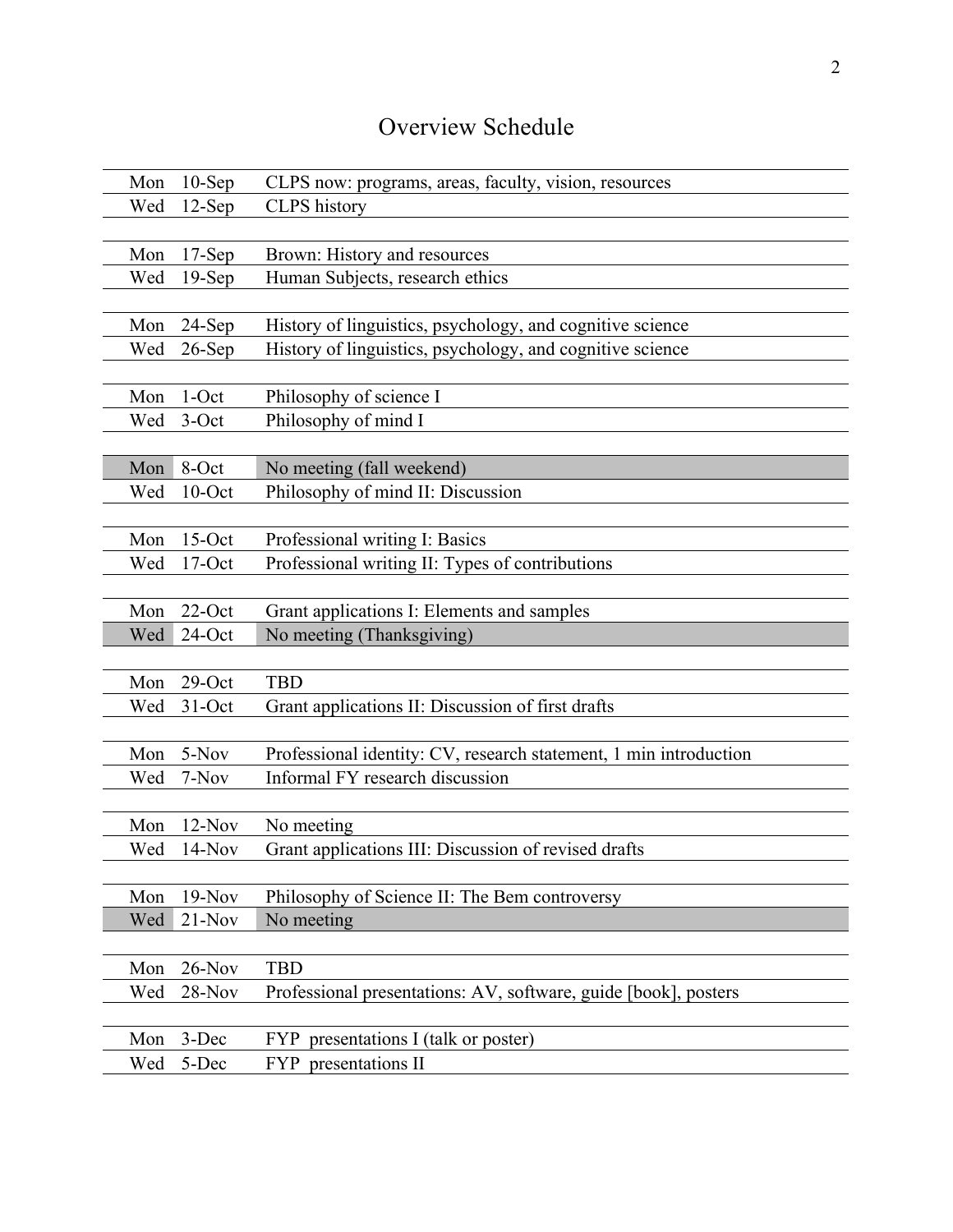### Detailed Schedule

All assignments are noted in red font below. All required readings are noted in blue, optional ones in grey. All readings are either web links or pdf files available on the Canvas course page.

#### **Wed 5-Sep—Orientation**

**Reading material Syllabus Student assignment due**  All: Sign up for individual assignment. Enroll in courses. **Events** Fri 7-Sep, 4:00 p.m.—DARLOW dissertation defense *Assignment due next week Introduce advisor or other faculty member*

### **Mon 10-Sep—CLPS Now: Programs, Areas, Faculty, Vision, Resources**

**Reading material** Program requirements (emailed) Department web page **Student assignment due** All: Introduce your advisor or a faculty member of choice **Events** ?

#### **Wed 12-Sep—CLPS History**

#### **Reading material**

brown.edu/Administration/News\_Bureau/Databases/Encyclopedia/search.php?serial=P0450 brown.edu/Administration/News\_Bureau/Databases/Encyclopedia/search.php?serial=C0520 Brown Daily Herald articles posted on Canvas Excerpts from other documents (if available)  $\leftarrow$ 

#### **Elective student assignment**

\* Request an interview with a faculty member (e.g., Anderson, Lipsitt, Jones, Blough, Heindel, Warren...). Summarize in 1-2 pages.

#### **Events**

Wed 12-Sep, 4:00 p.m.—DYAN colloquium Fri 14-Sep, 12 noon—KRUEGER SCS brownbag Fri 14-Sep, 4:00 p.m.—ZEPHRANI dissertation defense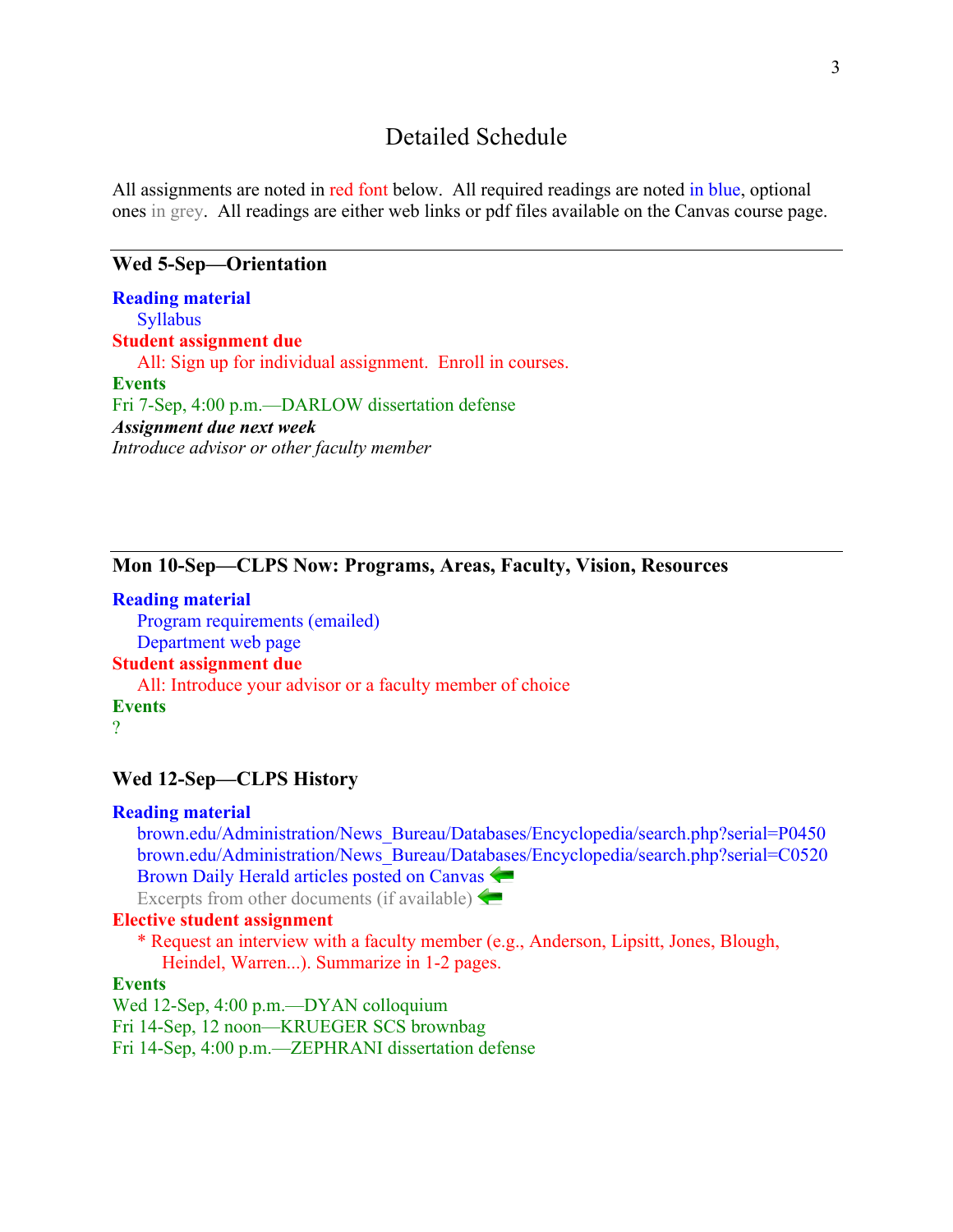#### **Mon 17-Sep—Brown University History and Resources**

#### **Reading material**

Encyclopedia Brunoniana:

http://brown.edu/Administration/News\_Bureau/Databases/Encyclopedia/ Excerpts from documents (if available)

Explore Library webpage

#### **Elective student assignment due**

\* Brief presentation of topic material (meet with Bertram)

#### **Events**

#### **Wed 19-Sep—Human subjects and Research Ethics**

#### **Reading material**

IRB: http://www.brown.edu/research/policies-procedures-regulations-guidance

CITI: http://www.brown.edu/research/brown-universityciti-education-program-protectionhuman-research-participants, http://www.brown.edu/research/citi-education-program-faq Flyer RCR\_FALL\_2012-INTRO PDF

*Recent fraud cases:*

http://retractionwatch.wordpress.com/2012/06/25/following-investigation-erasmus-socialpsychology-professor-retracts-two-studies-resigns/#comment-15310

http://www.wired.com/wiredscience/2012/06/researcher-caught-up-fraud-case-punches-back/

http://ignoranceanduncertainty.wordpress.com/2011/09/14/the-stapel-case-and-datafabrication/

https://www.commissielevelt.nl/levelt-committee/publications-examined/ *Not just social psychologists:*

#### **Primatologist:**

http://www.scientificamerican.com/article.cfm?id=fudge-factor

http://en.wikipedia.org/wiki/Marc\_Hauser#Scientific\_misconduct

Khan, R. (2010). Marc Hauser's consequences. Blog in Discover Magazine. Retrieved from http://blogs.discovermagazine.com/gnxp/2010/08/marc-hausers-consequences/

#### **Anesthesiologist:**

http://retractionwatch.wordpress.com/2012/07/02/does-anesthesiology-have-a-problemfinal-version-of-report-suggests-fujii-will-take-retraction-record-with-172/

#### **Journalist:**

www.slate.com/articles/health\_and\_science/science/2012/08/jonah\_lehrer\_plagiarism\_in wired com an investigation into plagiarism quotes and factual inaccuracies .html

#### **Cognitive Psychologist**:

Sandra C. Lozano retractions for articles in 2006 (JEP:HPP and JEP:G), 2007 and 2008 (both Cognition).

#### **Student assignment due**

#### All: Complete CITI certification within a week

Recommended: Enroll in RCR (Tuesdays 4-6 p.m.) or BEARCORE (tba)

#### **Events**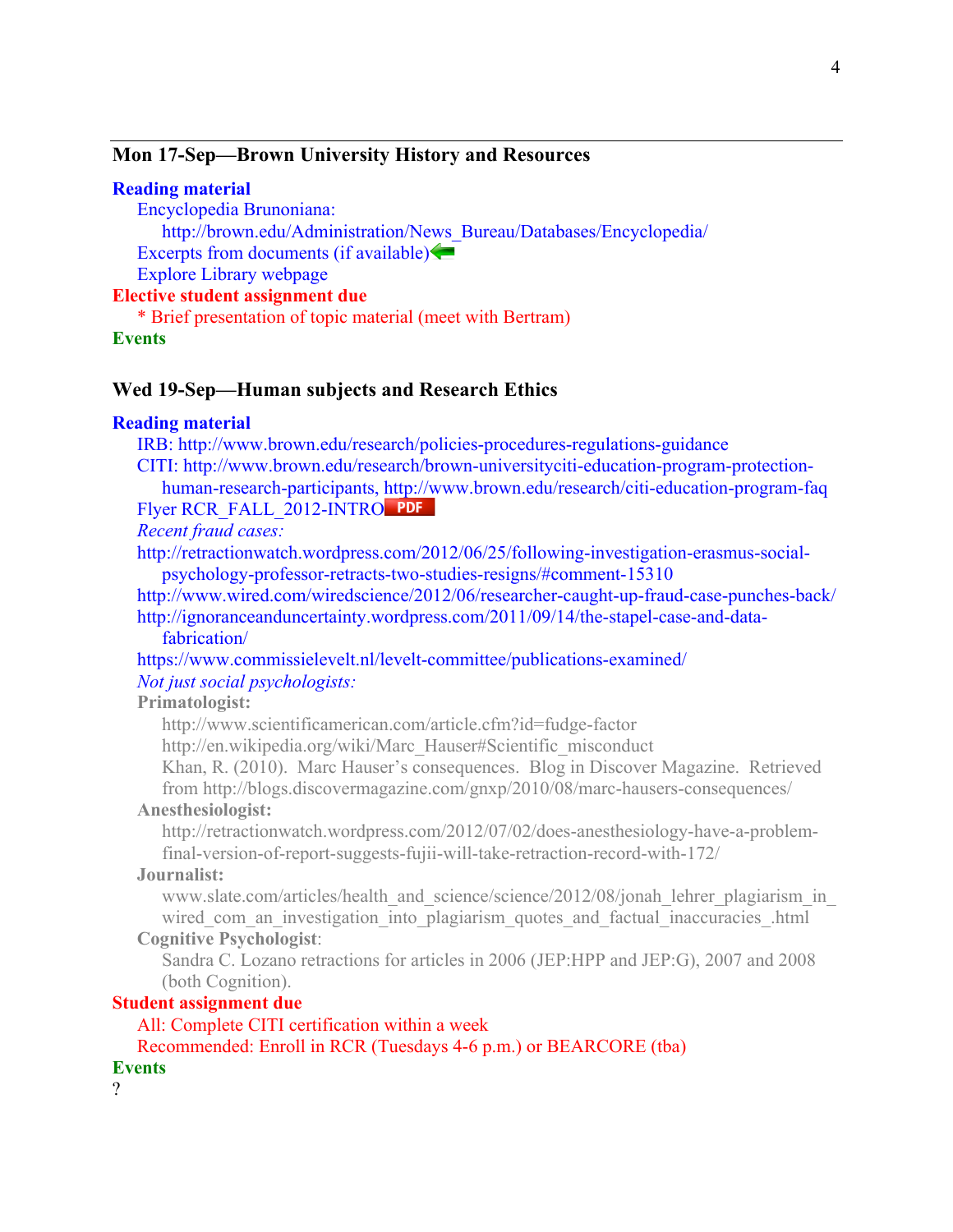### **Mon 24-Sep—History of Linguistics, Psychology, and Cognitive Science I**

#### **Reading material**

Münsterberg, H. (1893). The new psychology and Harvard's equipment for teaching it. *Harvard Graduates' Magazine, 1*, 201-209.

Jastrow, J. (1935). Has psychology failed? *American Scholar, 4*, 261-269.

Gardner, H. (1987). Excerpt from *The mind's new science: A history of the cognitive revolution*. Basic Books.

TBD

#### **Elective student assignment due**

\* Brief presentation of topic or article (meet with Bertram)

**Events**

**?**

### **Wed 26-Sep—History of Linguistics, Psychology, and Cognitive Science II**

**Reading material**

http://plato.stanford.edu/entries/linguistics/ TBD

**Elective student assignment due**

\* Brief presentation of topic or article (meet with Bertram)

**Events**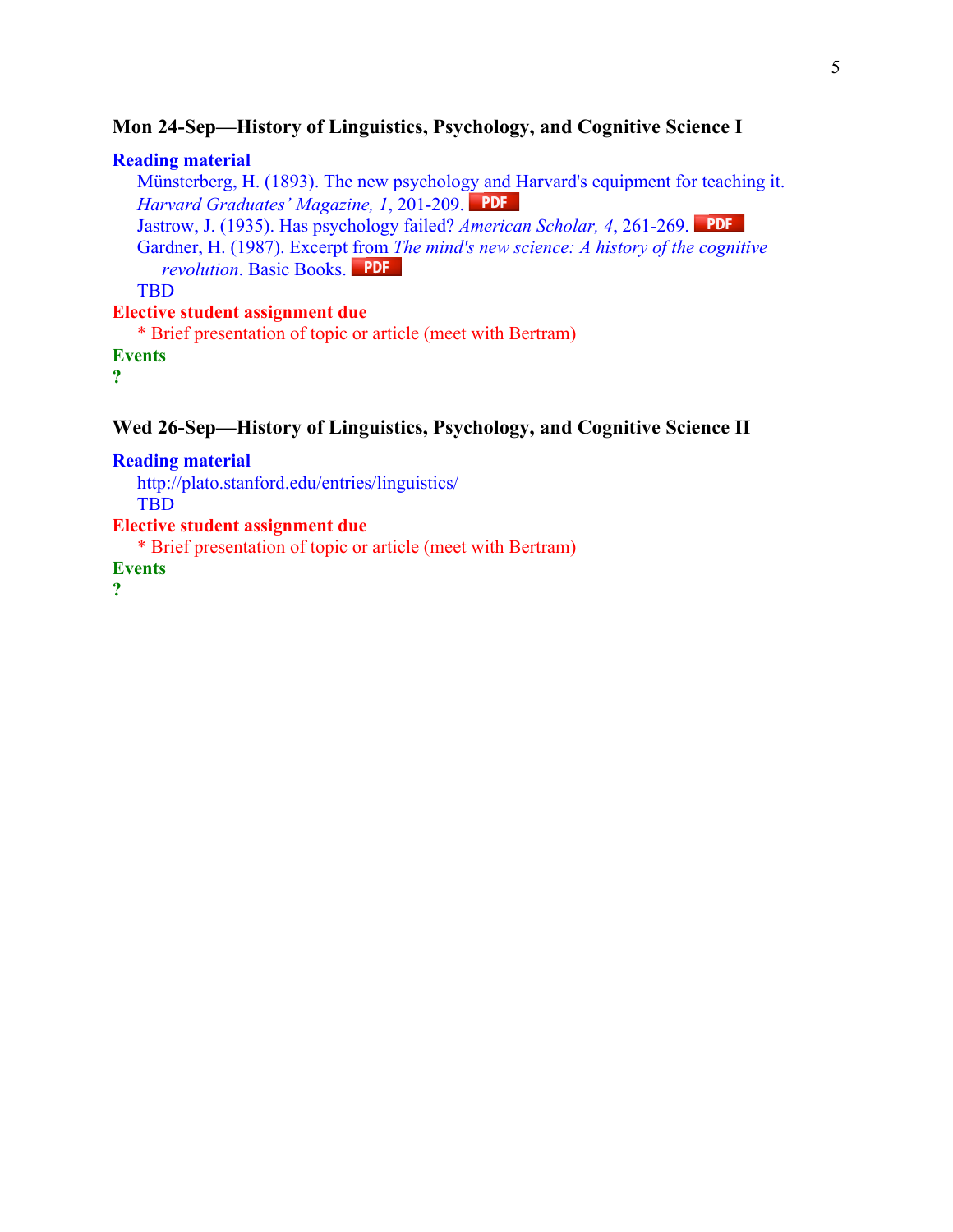#### **Mon 1-Oct—Philosophy of Science**

#### **Reading material**

- Greenwald, A. G., & Ronis, D. L. (1981). On the conceptual disconfirmation of theories. *Personality and Social Psychology Bulletin, 7,* 131-137.
- Chan, M. E., & Arvey, R. D. (2012). Meta-analysis and the development of knowledge. *Perspectives on Psychological Science, 7, 79–92.* PDF
- Birnbaum, M. H. (1984). Philosophical criteria for psychological explanation. *Bulletin of the Psychonomic Society, 22,* 562-565.
- Coltheart, M., & Davies, M. (2003). Inference and explanation in cognitive neuropsychology. *Cortex*, *39*, 188–191.
- Mckelvey, M. B., Mohamed Gad-El-Hak, Wayne Grody, Bill, & Trimble, S. W. (2010, June 13). We must stop the avalanche of low-quality research. *The Chronicle of Higher Education*. Retrieved from http://chronicle.com/article/We-Must-Stop-the-Avalancheof/65890/?sid=at&utm\_source=at&utm\_medium=en

#### **Elective student assignment due**

\* Brief presentation of topic or article (meet with Bertram)

#### **Events**

**?**

### **Wed 3-Oct—Philosophy of Mind I**

#### **Reading material**

- Lowe, E. J. (2000). Chapter 1 from *An introduction to the philosophy of mind* (pp. 1-7). Cambridge, UK: Cambridge University Press.
- Kim, J. (2010). Introduction to *Philosophy of Mind* (3rd Edition, pp. 1-24). Boulder, CO: Westview Press.

http://en.wikibooks.org/wiki/Consciousness\_studies (also PDF)

Feser, E. (2007). Glossary from *Philosophy of mind: A beginner's guide.* Oxford, UK: Oneworld. PDF

Stanford Encyclopedia of Philosophy:

http://plato.stanford.edu/entries/mental-causation/;

http://plato.stanford.edu/entries/computational-mind/;

http://plato.stanford.edu/entries/meaning/

#### **Elective student assignment due**

#### \* Brief presentation of topic or article (meet with Bertram)

#### **Events**

Wed 3-Oct, 4:00 p.m.—LEGARE colloquium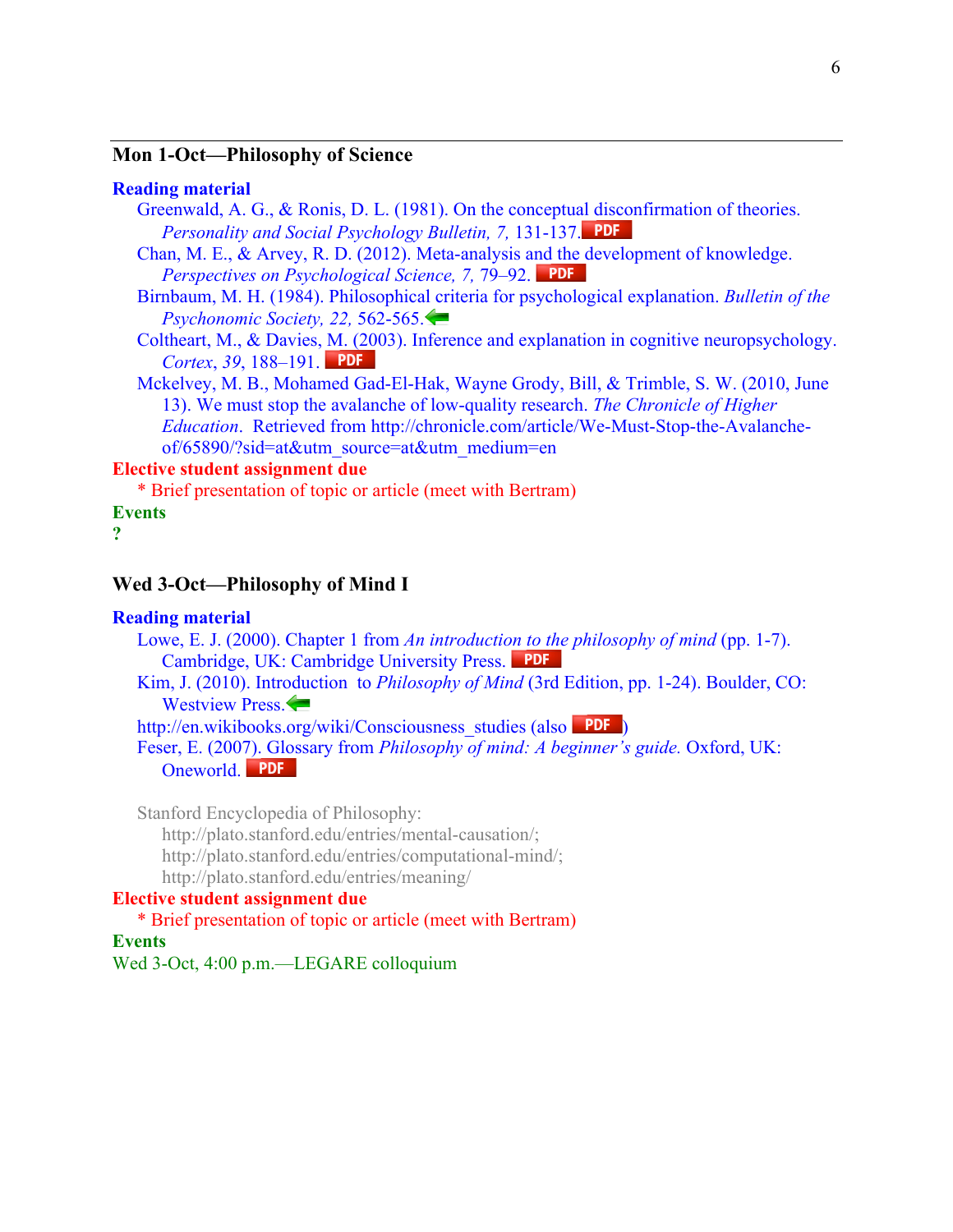**Mon 8-Oct—***Fall weekend.*

No meeting **Events** ?

### **Wed 10-Oct—Philosophy of Mind II: Extension and Discussion**

**Reading material** See Oct 3 **Student assignment due** Prepare informal discussion questions and contributions **Events** Wed 10-Oct, 4:00-5:30 p.m.—FYP talks Thu 11-Oct, 4:00-5:00 p.m.—FYP talks Fri 12-Oct, 4:00-5:30 p.m.—FYP talks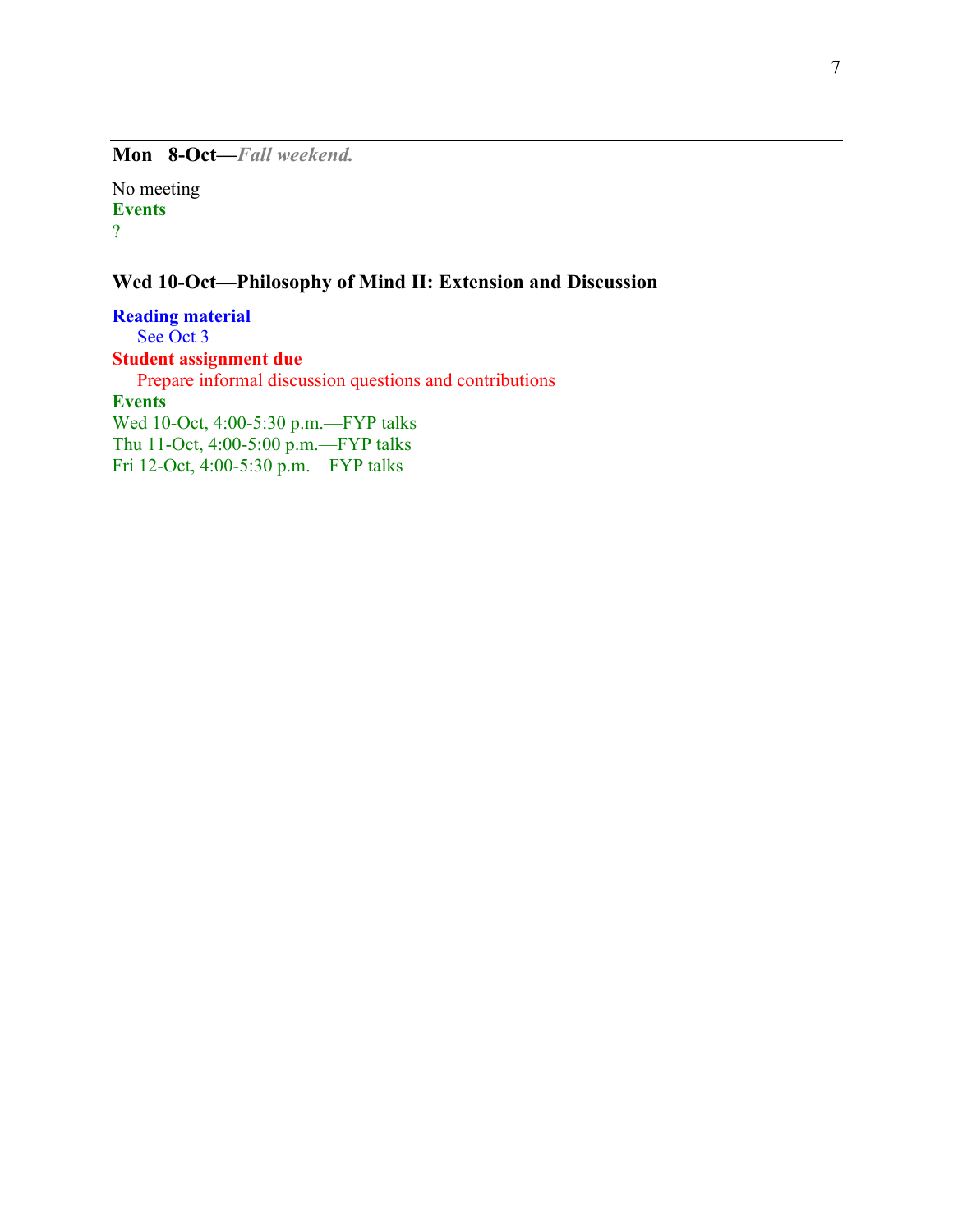#### **Mon 15-Oct—Professional Writing I: Basics**

#### **Reading material**

Excerpts from APA Manual

Excerpts from: Strunk, W., & White, E. B. (1979). *The elements of style* (3rd ed.). New York: Macmillan.

Excerpts from: Williams, J. M. (1995). *Style: Toward clarity and grace.* Chicago, IL:

University of Chicago Press.

### **Elective student assignment due**

\* Brief presentation of topic or article (meet with Bertram)

**Events**

?

#### **Wed 17-Oct—Professional Writing II: Types of Contributions**

#### **Reading material**

University of Washington Psychology Writing Center (2010). *Writing an empirical paper in APA Style.* PDF Retrieved from

http://web.psych.washington.edu/writingcenter/writingguides/pdf/APApaper.pdf

Bem, D. J. (1987). Writing the empirical journal article. In M. P. Zanna & J. M. Darley (Eds.), *The compleat academic: A practical guide for the beginning social scientist* (pp. 171-201). New York: Random House. Can be found at http://dbem.ws/WritingArticle.pdf

Bem, D. J. (1995). Writing a review article for Psychological Bulletin. *Psychological* 

*Bulletin*, *118*, 172–177.

Webster, J., & Watson, R. T. (2002). Analyzing the past to prepare for the future: Writing a literature review. *MIS Quarterly, 26, xiii-xxiii.* PDF Retrieved from http://misq.org/misq/downloads/download/editorial/176/?SID=44akbr5oe2th5uaqgfa2qtsv 53

Sample chapters, faculty books [ask faculty for their best chapter]

#### **Elective student assignment due**

\* Brief presentation of topic or article (meet with Bertram)

#### **Events**

Wed 17-Oct, 4:00 p.m.—CHARNIAK colloquium Fri 19-Oct, 12 noon—ROGERS SCS brownbag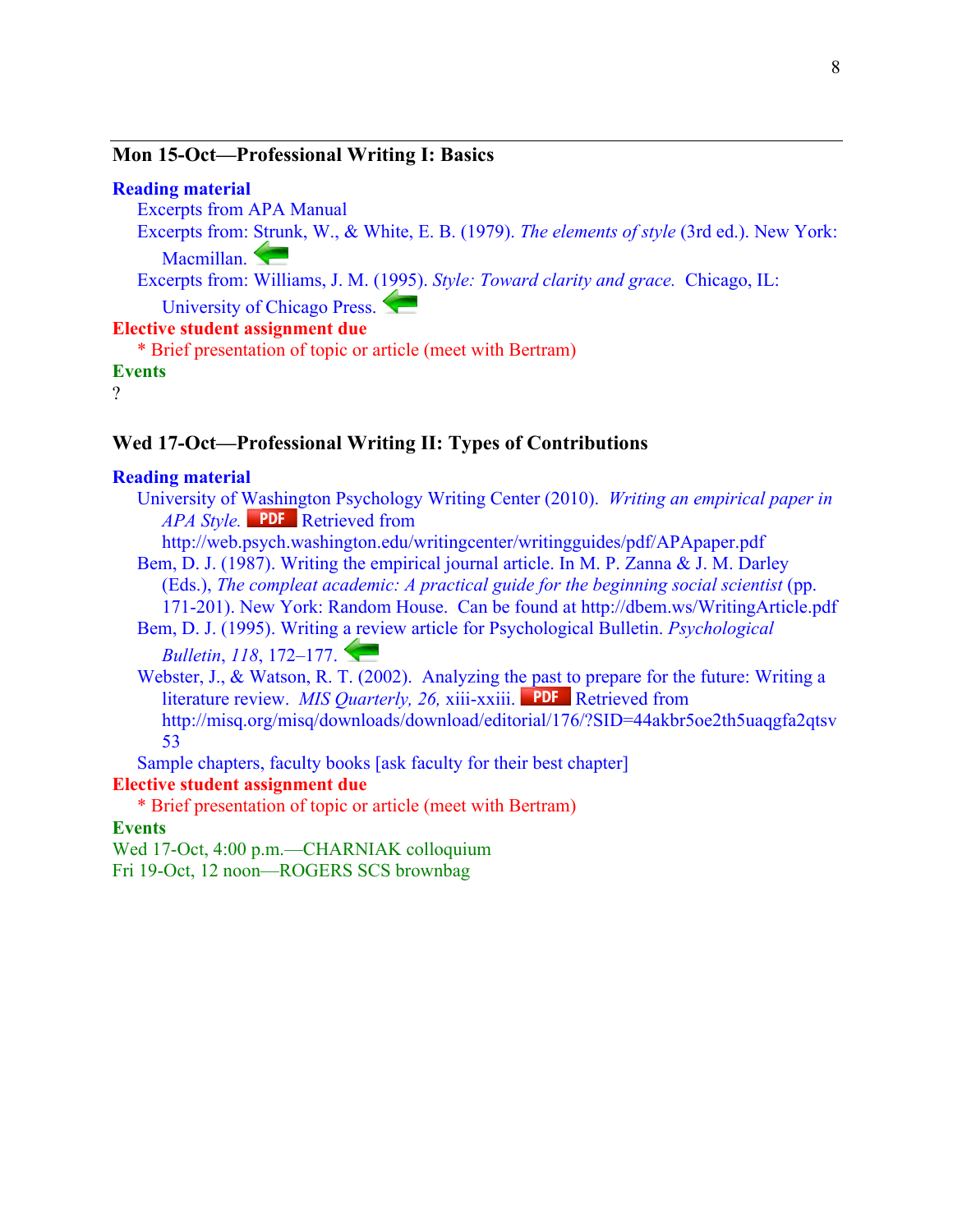### **Mon 22-Oct—Grant Applications I: Elements and Samples**

### **Reading material**

NSF GRFP application material Sample application

### **Events**

*Student assignment due next week All: Write rough draft for next week (Wed 31-Oct).*

**Wed 24-Oct—No meeting**

**Events**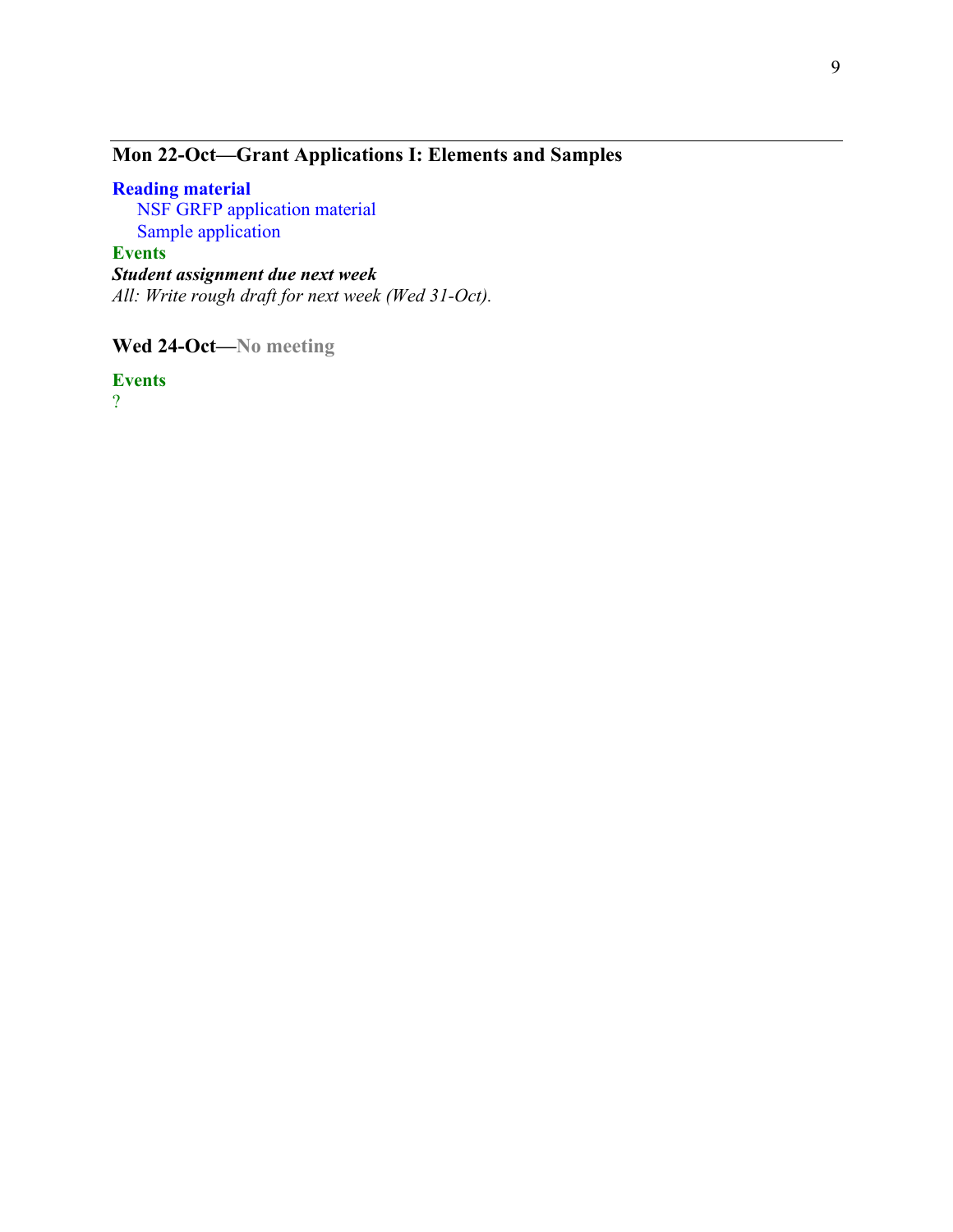**Mon 29-Oct—No meeting**

#### **Events**

Mon 29-Oct, 4:00 p.m.: FERGUSON SCS brownbag **(note different time!)**

### **Wed 31-Oct—Grant Applications II: Discussion of First Drafts**

**Reading material** Drafts read in class **Student assignment due** All: Bring first draft of grant proposal **Events** Thu Nov 1, 4:00 p.m.—AU colloquium (**note different day**!) *Student assignment due next week All: Draft CV, research statement, 1-minute self-introduction for next week (Mon 5-Nov)*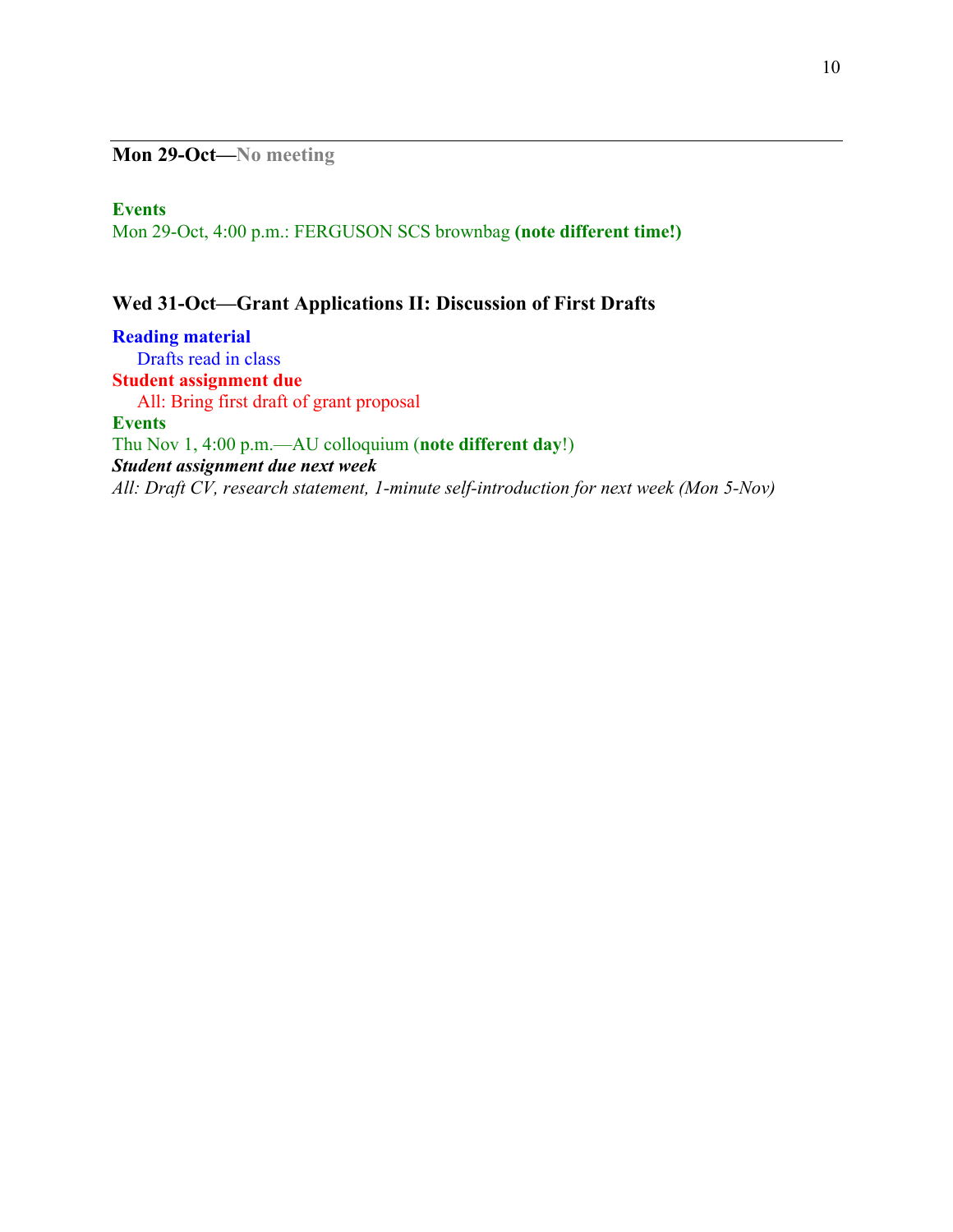### **Mon 5-Nov—Professional Identity: CV, Research Statement, Self-Introduction**

**Reading material** NSF GRFP application material Sample application **Student assignment due** All: CV, research statement, 1-minute self-introduction **Events** ? *Student assignment due next week All: Prepare brief introduction to your first-year research for Wednesday and one open question*

### **Wed 7-Nov—Informal First-Year Research Discussion**

**Student assignment due** All: Brief introduction to first-year research, one open question **Events**  $\mathcal{P}$ *Student assignment due next week*

*All: Revise grant application for discussion next week (Mon 12-Nov)*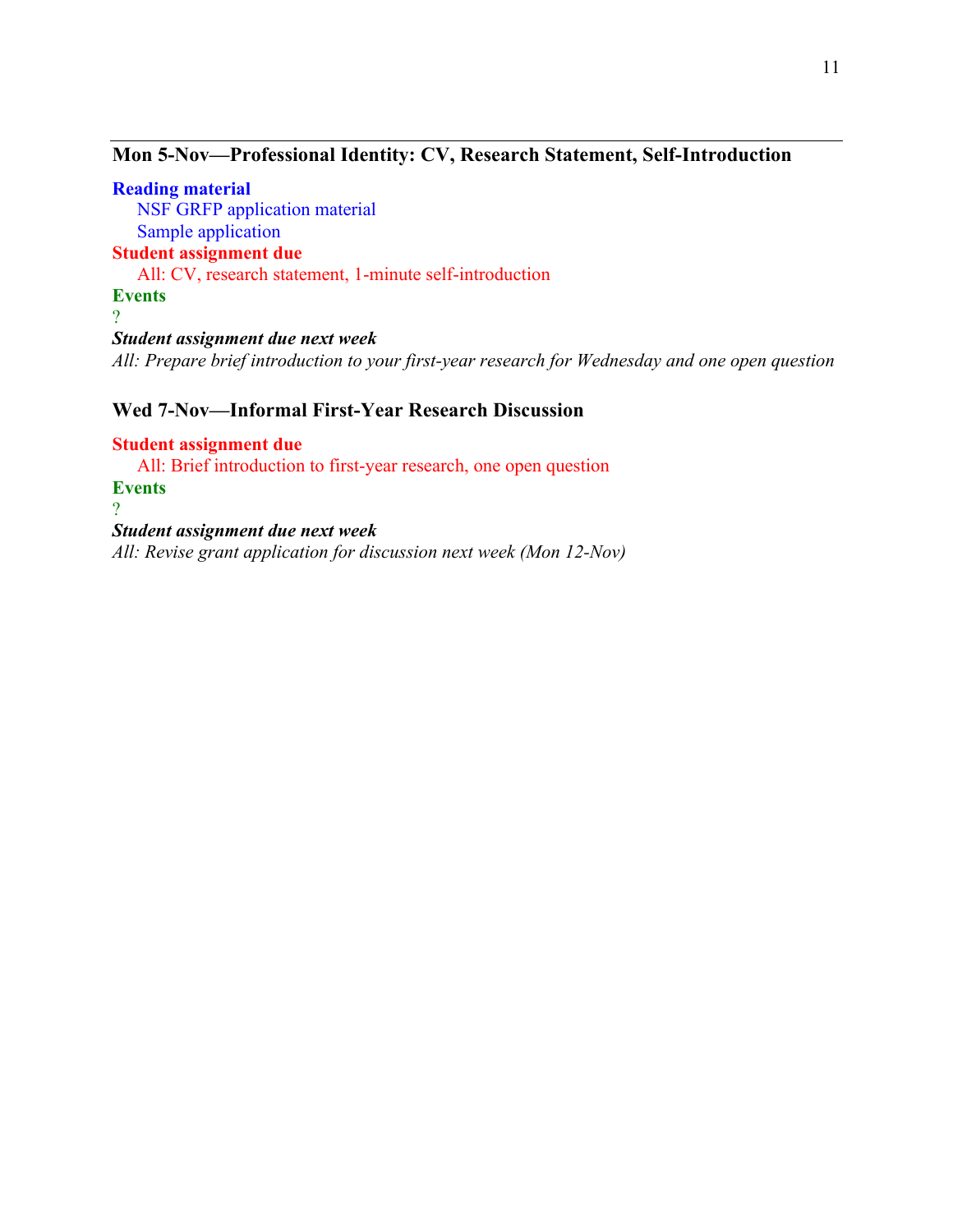**Mon 12-Nov—No meeting**

#### **Events** ?

**Wed 14-Nov—Grant Applications III: Discussion of Revised Drafts**

### **Student assignment due**

All: Revised draft of grant proposal If applicable: 16-Nov NSF GRFP due

**Events**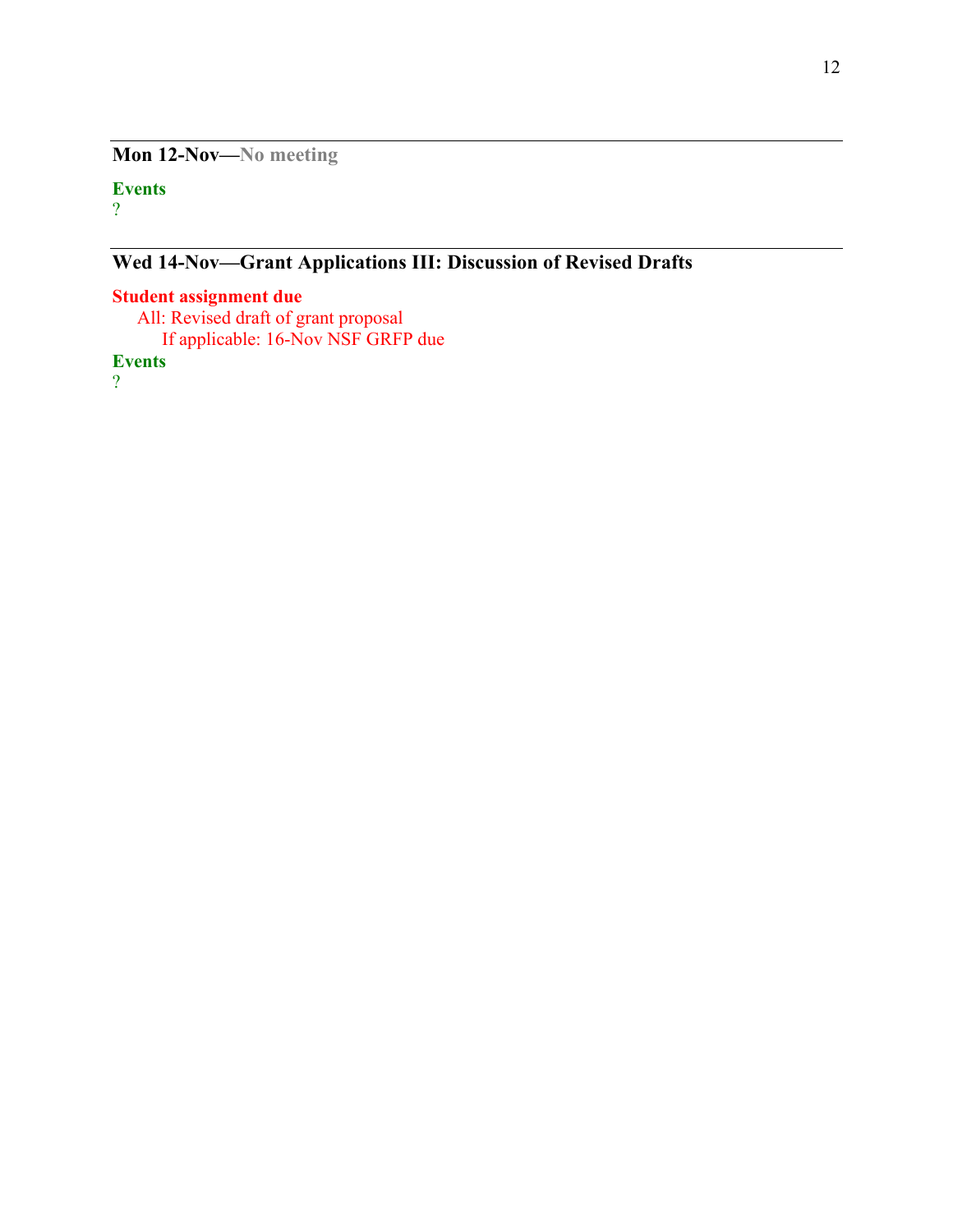### **Mon 19-Nov—Philosophy of Science II: The Bem Controversy**

#### **Reading material** Bem http://dailygrail.com/Skepticism/2011/5/Slippery-Skepticism, Krueger commentary Wagenmakers, E., Wetzels, R., Borsboom, D., & van der Maas, H. L. J. (2011). Why psychologists must change the way they analyze their data: The case of psi: Comment on Bem (2011). *Journal of Personality and Social Psychology*, *100*, 426–432. **Events**

?

**Wed 21-Nov—No meeting (Thanksgiving)**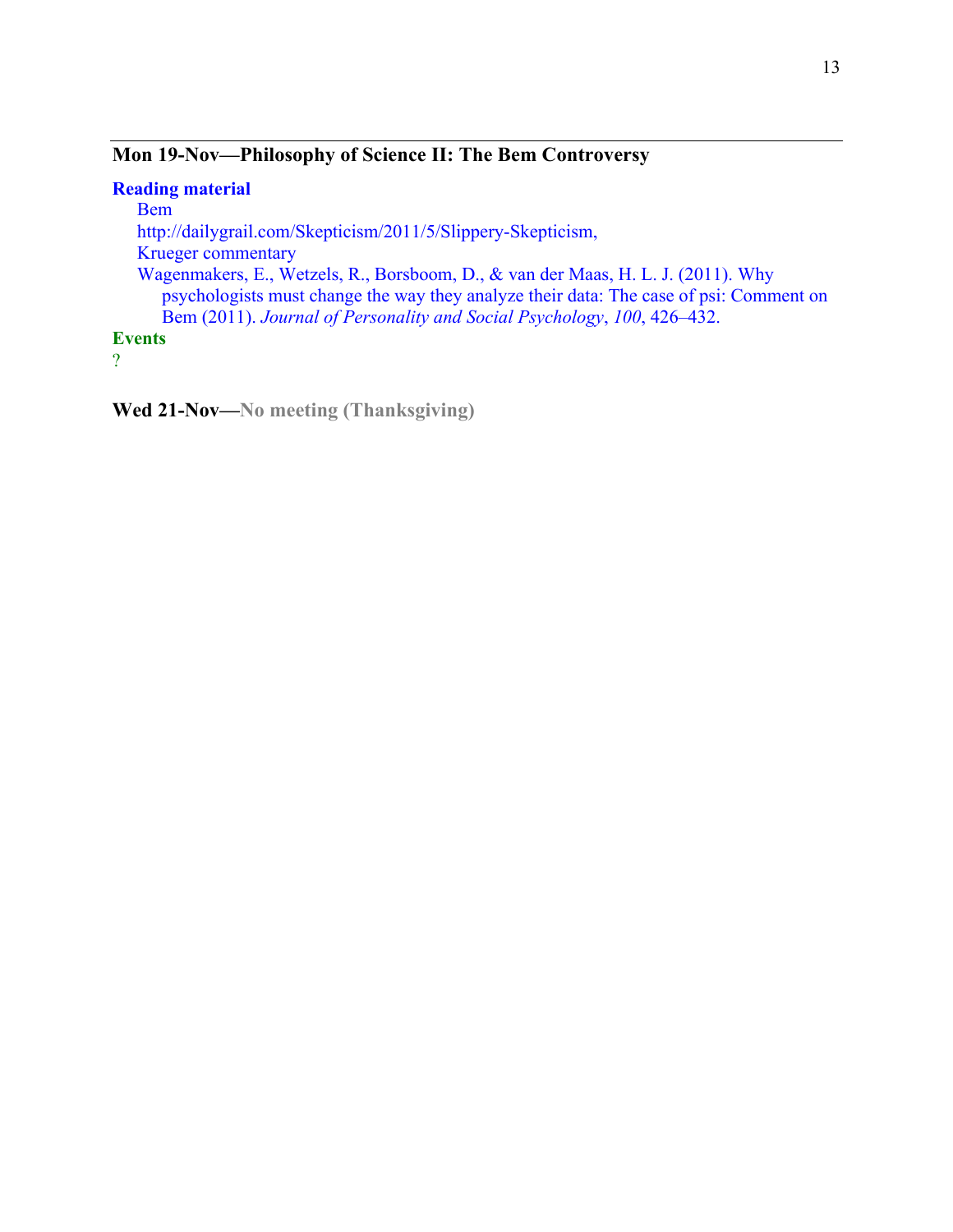### **Mon 26-Nov—TBD**

### **Wed 28-Nov—Professional Presentations: Talks and Posters**

**Reading material** Excerpts from Duarte, N. (2008). *Slideology.*  Some examples from web (TBA) **Events** Fri Nov 30, noon—MONROE SCS brownbag *Student assignment due next week Practice talk or poster of first-year research*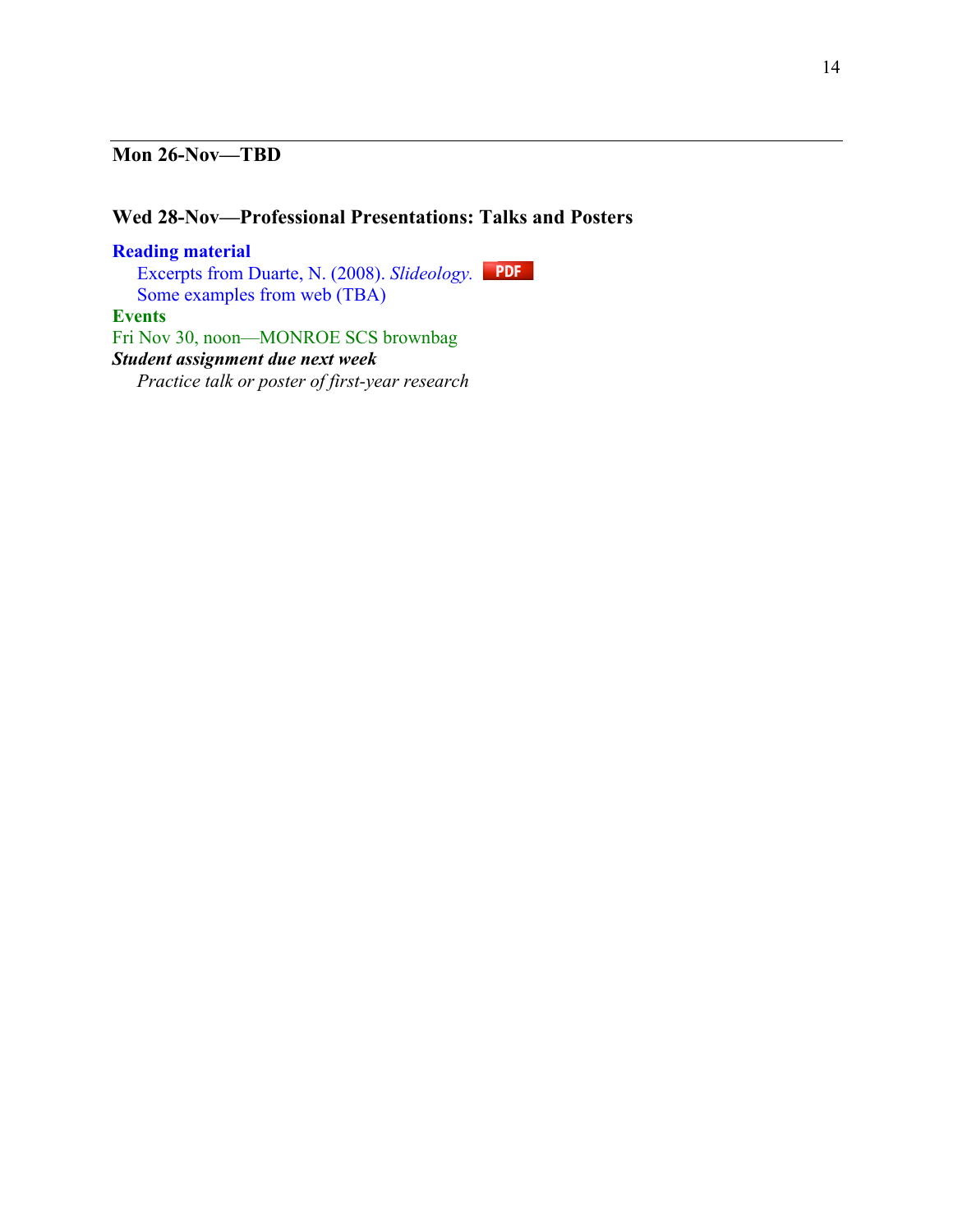### **Mon 3-Dec—FYP Presentations I (talk or poster)**

**Student assignment due** First group: Practice talk or poster of first-year research **Events** ?

### **Wed 5-Dec—FYP Presentations II (talk or poster)**

**Student assignment due** Second group: Practice talk or poster of first-year research **Events** Fri Dec 7, noon—ERB SCS brownbag

**Mon 10-Dec to Wed 19-Dec—No meetings (Reading and Final exam period)**